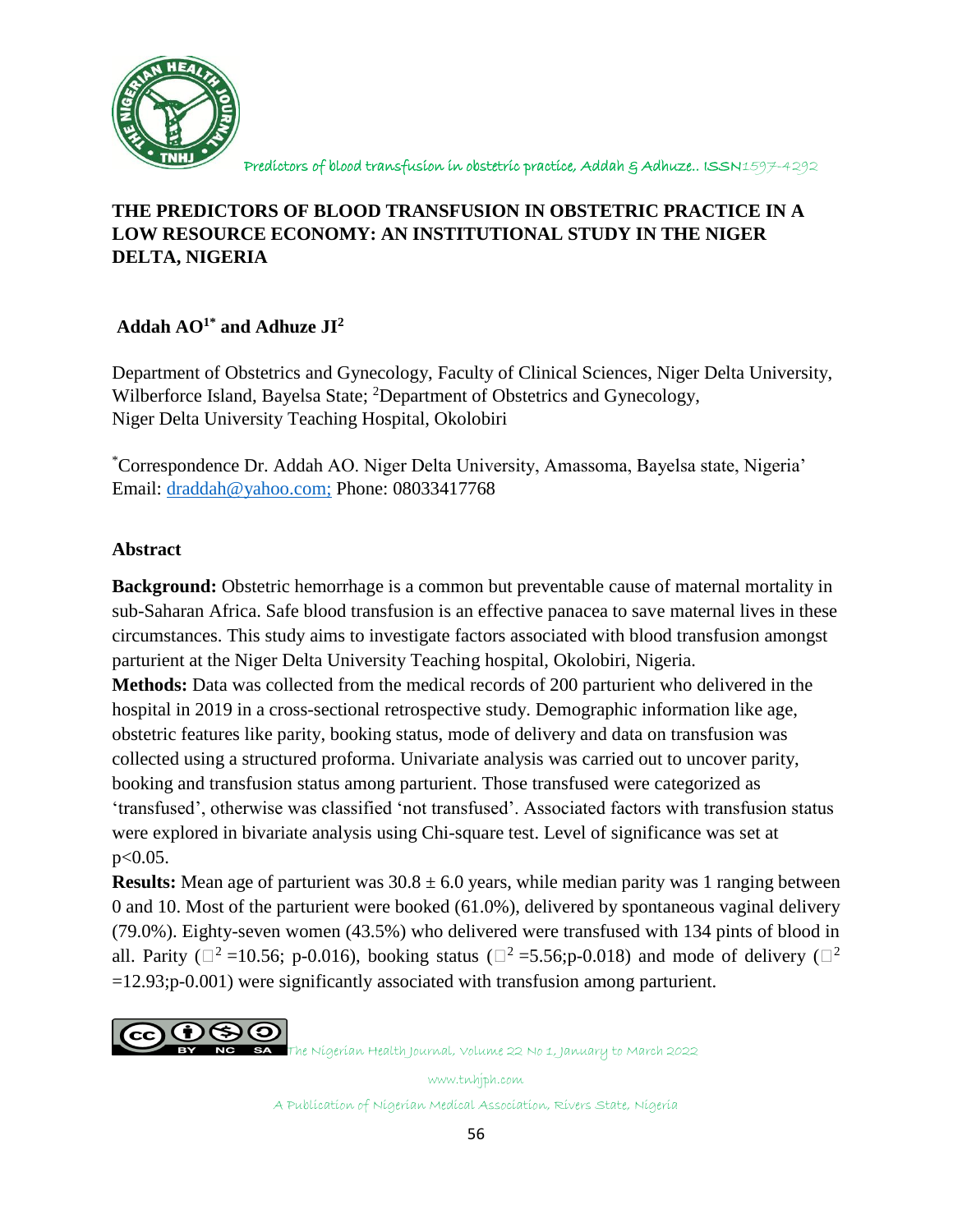

**Conclusion:** There is a higher tendency to transfuse women with parity>4, unbooked women and those delivered by caesarean section. Institutional blood banks should be established and operated in manners that makes blood readily available for high-risk obstetric cases.

**Key words**: Obstetric hemorrhage, Blood transfusion, Maternal mortality and morbidity, predictors

### **Introduction**

Sub-Saharan Africa and South-East Asia countries accounts for 86 % of global maternal deaths of  $295,000/100,000$  live births according to the WHO estimates in  $2017<sup>1</sup>$  Nigeria, the most populous country in sub-Saharan Africa also share a large burden of these maternal deaths. <sup>2</sup> Obstetric hemorrhage has been identified as one of the forerunners of these maternal deaths in sub- Saharan Africa.<sup>3</sup> The availability and safe blood for transfusion in cases of emergencies therefore is a major requirement for best obstetric practice not only in sub-African region but globally to avoid the dire consequences of acute blood loss like hemorrhagic shock, acute anemia, acute renal failure and finally maternal death. "Blood transfusion is ce.an indivisible part of obstetric practice".<sup>4</sup>

The objective of this study is to allow the Obstetrician the hindsight to predict cases that are more at risk of hemorrhage, both at elective, emergencies, intraoperative, postoperative, intrapartum and postpartum procedures so that adequate preparation for blood transfusion can be made before these interventions can be made.

### **Methodology**

This was a descriptive retrospective observational study carried out at the Obstetric Department of the Niger Delta University Teaching Hospital. Okolobiri, from January 1<sup>st</sup> to December 30<sup>th</sup>, 2020.The subjects of this study were obstetric patients who delivered within the time frame of the study by either spontaneous vaginal delivery or by Caesarean section through elective or emergency procedures. The subjects were randomly selected by choosing every third occurring hospital number from the labor ward and theatre registers and the folders were retrieved from the hospital medical records. A pre-prepared proforma was used to extract relevant information from selected folders. The data collected were entered into SPSS Version 23 and analyzed usingChi<sup>x2</sup> and bivariate logistic regression. Statistical significance was set at  $p<005$ .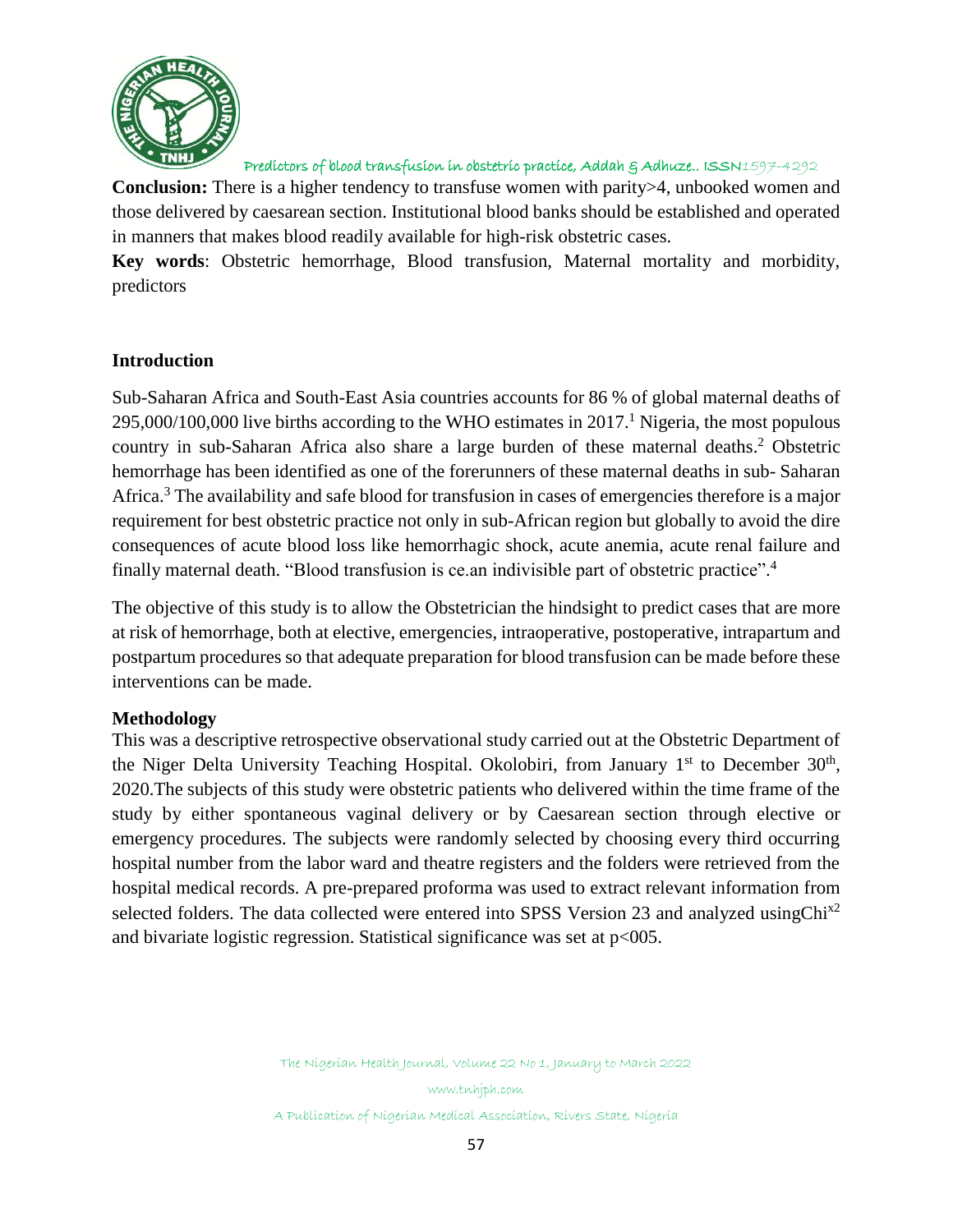

#### **Results**

#### *Demographic characteristics and Obstetric features of parturient in the period under review*

The mean age of parturient in the period under review was  $30.8 \pm 6.0$  years (Table 1). Table 1 also shows that above half (55.0%) of parturient were aged  $30 - 39$  years of age. Parity ranged from 1 to 10, while there were 94 primiparous women (47.0%) who attended the facility for delivery in the period under review. About 2 in 5 women (39.0%) were unbooked for antenatal care in the index pregnancy (Table 1).

**Characteristics Frequency** (N = 200) **Age of Participants**  $\langle 20 \text{ years} \rangle$  7 (3.5) 20 - 29 years 71 (35.5) 30 - 39 years 110 (55.0)  $>40$ years 12 (6.0) Mean age (SD) in years  $30.8 \pm 6.0$ **Parity** Nulliparity 29 (14.5) Primiparous 94 (47.0) Multiparity 54 (27.0) Grandmultiparity 23 (11.5) Median parity (Range)  $1.0 (0.0 - 10.0)$ **Booking status** Booked 122 (61.0) Unbooked 78 (39.0)

Table 1: Age and Parity of study respondents

### *Features of delivery among study participants*

Of the 200 parturient 42 (21.0%) were delivered via spontaneous vaginal delivery and 158 (79.0%) were delivered via Caesarean section. Majority of those who had Caesarean section were emergency caesarean section (84.8%). Mean duration of surgery was  $71.5 \pm 22.3$  minutes and duration of hospital stay was  $7.5 \pm 4.8$  days (Table 2).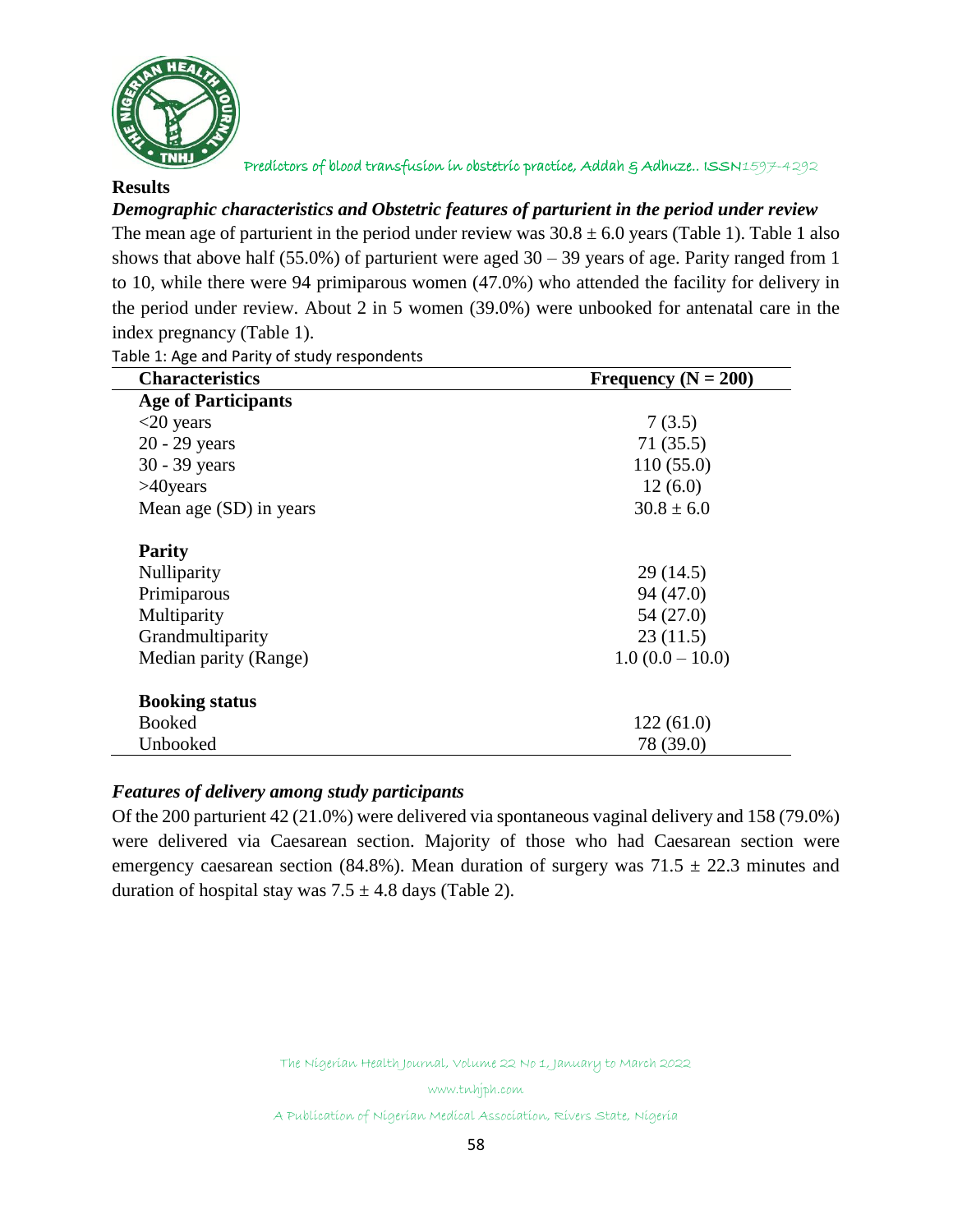

Table 2: Features of delivery among study participants

| Variable                                                 | <b>Frequency</b>  |
|----------------------------------------------------------|-------------------|
|                                                          | $N = 200$         |
| <b>Mode of delivery</b>                                  |                   |
| CS                                                       | 158 (79.0)        |
| <b>SVD</b>                                               | 42(21.0)          |
| <b>Type of Caesarean section</b>                         | $N = 158$         |
| Emergency                                                | 134 (84.8)        |
| Elective                                                 | 24(15.2)          |
| <b>Mode of Anesthesia</b>                                |                   |
| Spinal                                                   | 152(96.2)         |
| General                                                  | 6(3.8)            |
| Mean duration of labor before $CS$ ( $\pm SD$ ) in hours | $10.7 \pm 15.5$   |
| Mean blood loss during vaginal delivery $(\pm SD)$ in ml | $384.0 \pm 315.1$ |
| Mean duration of surgery $(\pm SD)$ in minutes           | $71.5 \pm 22.3$   |
| Mean duration of hospital stay (SD) in days              | $7.5 \pm 4.8$     |

## *Blood Transfusion in Obstetric care*

In the period under review, 87 parturient (43.5%) were transfused with a total of 134 pints of blood (Table 3). Urticarial rash was the most common blood transfusion reaction occurring in 57 (65.5%) among those parturient who were transfused (Table 3).

Of the total blood transfused, 101 pints (75.4%) were transfused to parturient who had emergency caesarean section, 17 pints (12.7%) transfused to women delivered by elective caesarean section while those delivered by spontaneous vaginal delivery had a total of 16 pints (11.9%) of blood (Figure 1).

| <b>Characteristics</b>      | Frequency ( $N = 200$ ) | Percent $(\% )$ |  |
|-----------------------------|-------------------------|-----------------|--|
| <b>Transfusion Status</b>   |                         |                 |  |
| Transfused                  | 87                      | 43.5            |  |
| Not Transfused              | 113                     | 56.5            |  |
| <b>Transfusion reaction</b> | $N = 87$                |                 |  |

The Nigerian Health Journal, Volume 22 No 1, January to March 2022

www.tnhjph.com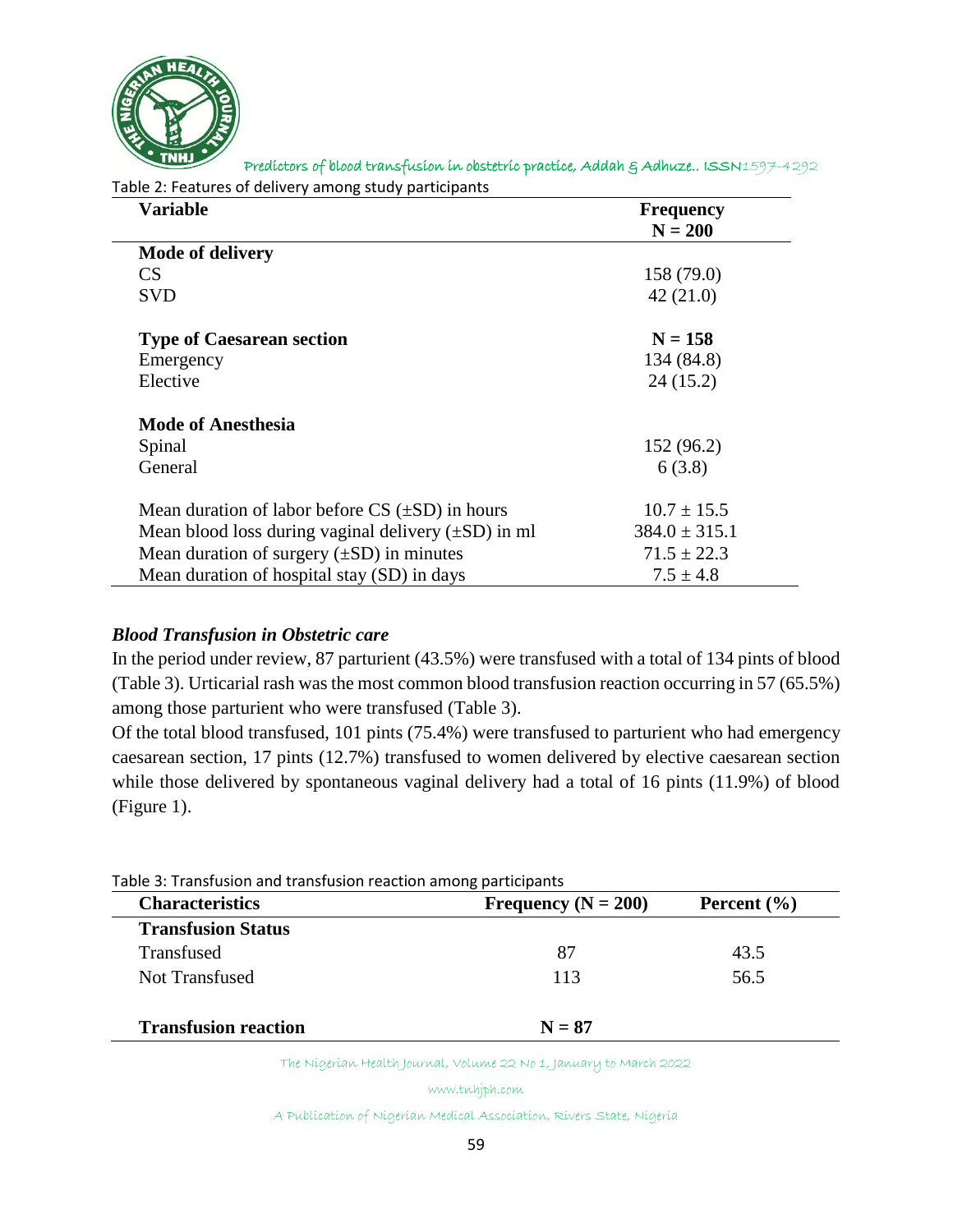

| $\blacksquare$<br>Predíctors of blood transfusion in obstetric practice, Addah & Adhuze ISSN1597-4292 |      |      |
|-------------------------------------------------------------------------------------------------------|------|------|
| urticarial rash                                                                                       | ∕ו ר | 65.5 |
| Itching                                                                                               |      |      |
| Acute renal failure                                                                                   |      | 11   |
| No reaction                                                                                           | 28   | 32.3 |

Table 4: Number of Transfused blood pints and Mode of Delivery

| <b>Number of pints</b> | <b>SVD</b>       |                | <b>Elective CS</b> |                | <b>Emergency CS</b> |               |
|------------------------|------------------|----------------|--------------------|----------------|---------------------|---------------|
| of Blood               | <b>Frequency</b> | <b>Total</b>   | <b>Frequency</b>   | <b>Total</b>   | <b>Frequency</b>    | <b>Total</b>  |
| <b>Transfused</b>      | $N = 42$         | <b>Number</b>  | $N = 24$           | <b>Number</b>  | $N = 134$           | <b>Number</b> |
|                        | (%)              | of pints       | (%)                | of pints       | (%)                 | of pints      |
| Zero pint (No          | 36(81.0)         | $\overline{0}$ | 13(54.2)           | $\theta$       | 66 (49.3)           | $\theta$      |
| transfusion)           |                  |                |                    |                |                     |               |
| 1 pint transfused      | 3(7.1)           | 3              | 6(25.0)            | 6              | 41 $(30.5)$         | 41            |
| 2 pints transfused     | 2(4.8)           | $\overline{4}$ | 4(16.7)            | 8              | 23(17.2)            | 46            |
| 3 pints transfused     | 3(7.1)           | 9              | 1(4.2)             | 3              | 2(1.5)              | 6             |
| 4 pints transfused     | 0(0.0)           | $\theta$       | 0(0.0)             | $\overline{0}$ | 2(1.5)              | 8             |
|                        |                  | 16             |                    | 17             |                     | <b>101</b>    |

Table 4 shows that 1 pint of blood each was transfused to 3 parturient (7.1%) who had spontaneous vaginal delivery, 6 parturient (25.0%) delivered by elective caesarean section and 41 (30.5%) delivered by emergency caesarean section. Three women (7.1%) delivered via spontaneous vaginal delivery were transfused with 3 pints of blood and 2 parturient (1.5%) delivered by emergency caesarean section got as high as 4 pints of blood (Table 4).

### *Associated factors with blood transfusion at delivery*

Table 5 shows that, of 87 parturient who were transfused 19.5% were grand multiparous women, while there were only 6 grand multiparous women  $(5.3%)$  among the 113 women who were not transfused. The parity of the women was significantly associated with transfusion ( $\Box^2$ =10.25; p-0.016). In relation to grand multiparous women, nulliparous women  $(OR - 0.29; p - 0.039)$ , primiparous women (OR – 0.23; p – 0.005) and multiparous women (OR – 0.21; p – 0.004) were less likely to be transfused.

Booking status ( $\Box^2$ =5.56; p-0.018) and mode of delivery ( $\Box^2$ =12.93; p-0.001) were also found to be significantly related to blood transfusion among parturient in the period under review (Table

The Nigerian Health Journal, Volume 22 No 1, January to March 2022

www.tnhjph.com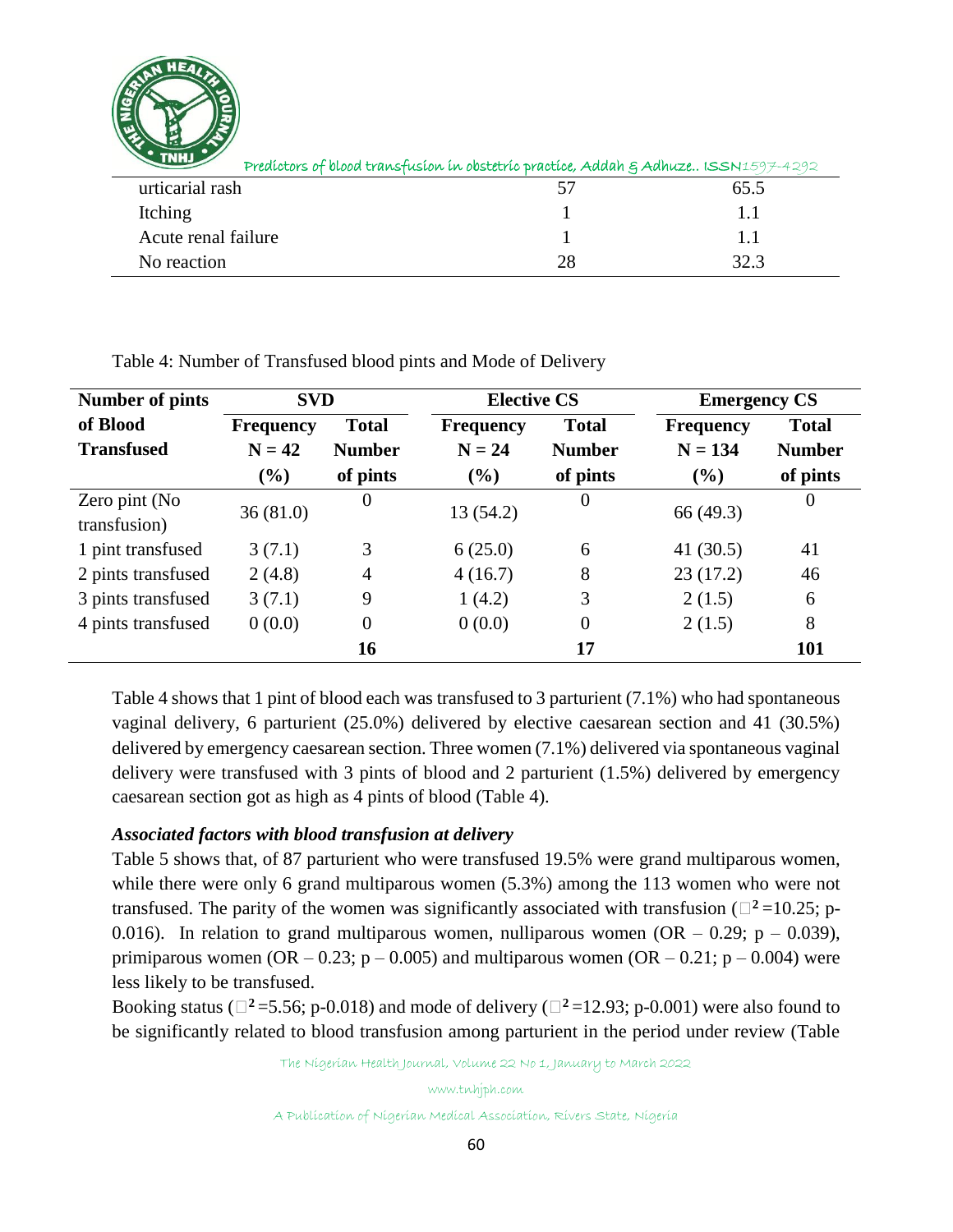

5). There is a 99% increase in the chance of being transfused among unbooked patients (OR – 1.99;  $p - 0.19$ ) when compared to their booked counterpart and women delivered by caesarean section were 4 times more likely to be transfused  $(OR - 4.25; p - 0.001)$  than those delivered by spontaneous vaginal delivery (Table 5).

Parturient who had spontaneous labor (OR – 0.43; p-0.029) and those who had Induction/Augmentation of labor (OR  $-$  0.45; p  $-$  0.021) had a significantly reduced odd of being transfused than their counterpart who were sectioned with labor. Type of CS ( $\Box^2$ =0.19; p-0.658), the Surgeons' cadre ( $\Box^2$  = 5.25; p – 0.072) and type of Anesthesia ( $\Box^2$  =0.00; p-1.000) were not significantly associated with cross-matching and blood transfusion (Table 5).

| <b>Characteristics</b>  | <b>Total</b> | <b>Transfusion status</b> |           | Chi-      | <b>Crude OR</b>     | $P-$         |
|-------------------------|--------------|---------------------------|-----------|-----------|---------------------|--------------|
|                         |              |                           |           | square    | $(95\%CI)$          | <b>Value</b> |
|                         | $N = 200$    | <b>YES</b>                | NO        | (P-value) |                     |              |
|                         | $(\%)$       | $N = 87$                  | $N = 113$ |           |                     |              |
| <b>Parity</b>           |              |                           |           |           |                     |              |
| Nulliparous             | 29(14.5)     | 13(14.9)                  | 16(14.2)  | 10.25     | $0.29(0.09-0.94)$   | 0.039        |
| Primiparous             | 94 (47.0)    | 37(42.5)                  | 57(50.4)  | (0.016)   | $0.23(0.08-0.63)$   | 0.005        |
| Multiparous             | 54 (27.0)    | 20(23.0)                  | 34(30.1)  |           | $0.21(0.07-0.61)$   | 0.004        |
| Grand multiparous       | 23(11.5)     | 17(19.5)                  | 6(5.3)    |           | 1                   |              |
|                         |              |                           |           |           |                     |              |
| <b>Booking Status</b>   |              |                           |           |           |                     |              |
| <b>Booked</b>           | 122(61.0)    | 45(51.7)                  | 77(68.1)  | 5.56      | 1                   |              |
| Unbooked                | 78 (39.0)    | 42(48.3)                  | 36(31.9)  | (0.018)   | $1.99(1.12 - 3.56)$ | 0.019        |
|                         |              |                           |           |           |                     |              |
| <b>Type of Labor</b>    |              |                           |           |           |                     |              |
| Spontaneous labor       | 54 (27.0)    | 20(23.0)                  | 34(30.1)  | 6.74      | $0.43(0.20-0.92)$   | 0.029        |
| Induction/Augmentati    | 89 (44.5)    | 34(39.1)                  | 55 (48.7) | (0.034)   | $0.45(0.23-0.89)$   | 0.021        |
| <sub>on</sub>           |              |                           |           |           |                     |              |
| No Labor (CS)           | 57(28.5)     | 33 (37.9)                 | 24(21.2)  |           | $\mathbf{1}$        |              |
|                         |              |                           |           |           |                     |              |
| <b>Mode of delivery</b> |              |                           |           |           |                     |              |
| <b>SVD</b>              | 42(21.0)     | 8(9.2)                    | 34(30.1)  |           | $\mathbf{1}$        |              |
|                         |              |                           |           |           |                     |              |

Table 5: Association between Transfusion status and obstetric and delivery features

The Nigerian Health Journal, Volume 22 No 1, January to March 2022

www.tnhjph.com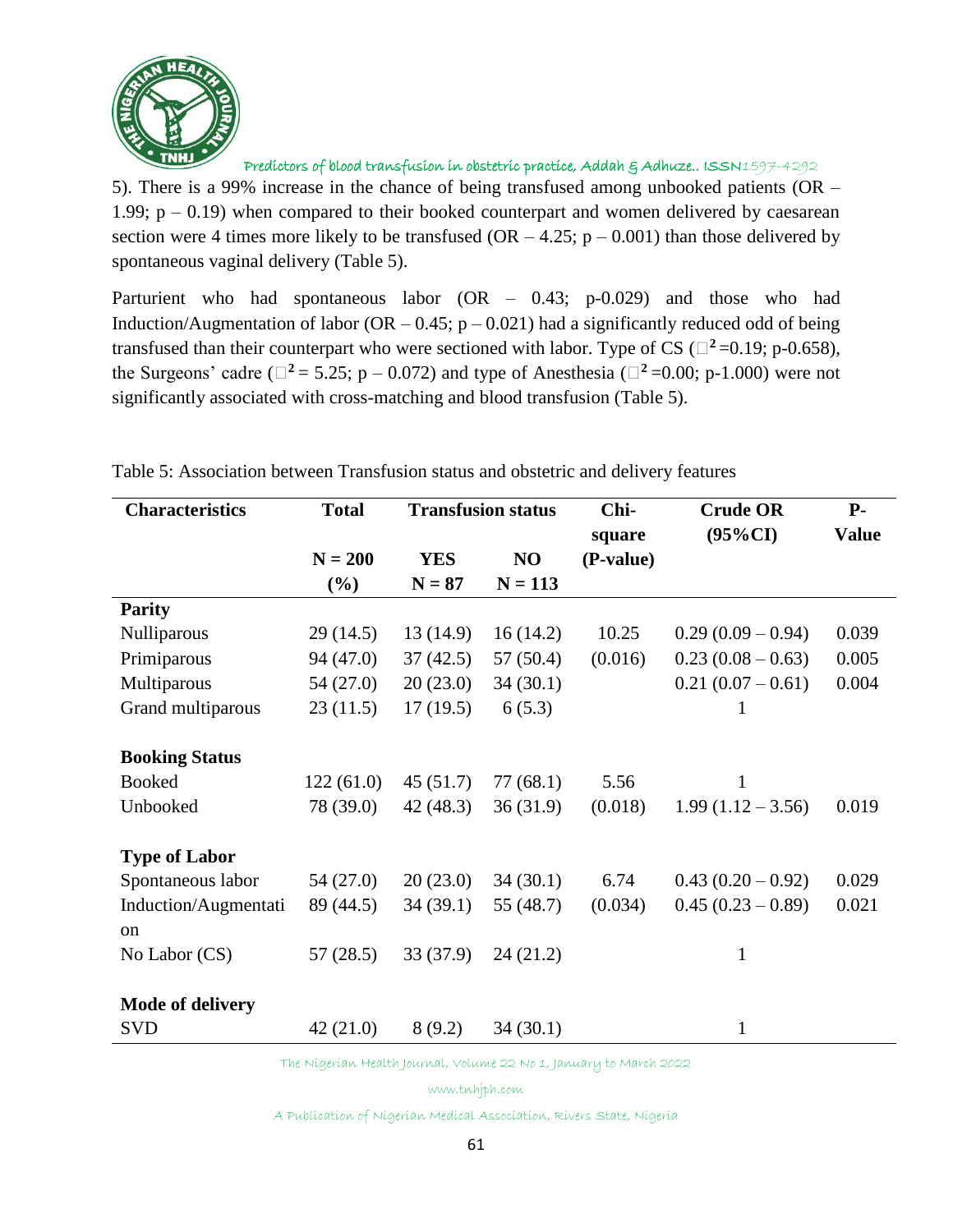

| Predíctors of blood transfusion in obstetric practice, Addah & Adhuze ISSN1597-4292 |            |           |           |         |                     |       |
|-------------------------------------------------------------------------------------|------------|-----------|-----------|---------|---------------------|-------|
| CS                                                                                  | 158(79.0)  | 79 (90.8) | 79 (69.9) | 12.93   | $4.25(1.85-9.75)$   | 0.001 |
|                                                                                     |            |           |           | (0.001) |                     |       |
|                                                                                     |            |           |           |         |                     |       |
| <b>Type of CS</b>                                                                   | $N = 158$  | $N = 79$  | $N = 79$  |         |                     |       |
| <b>Emergency CS</b>                                                                 | 134 (84.8) | 68 (86.1) | 66 (83.5) | 0.19    | $1.22(0.51 - 2.91)$ | 0.658 |
| Elective CS                                                                         | 24(15.2)   | 11(13.9)  | 13(16.5)  | (0.658) | 1                   |       |
|                                                                                     |            |           |           |         |                     |       |
| <b>Cadre of Surgeon</b>                                                             |            |           |           |         |                     |       |
| Consultant                                                                          | 97(61.4)   | 52(65.8)  | 45(57.0)  | 5.25    | $0.63(0.22 - 1.84)$ | 0.399 |
| Senior Registrar                                                                    | 44 (27.8)  | 16(20.3)  | 28(35.4)  | (0.072) | $0.31(0.09 - 1.00)$ | 0.051 |
| Registrar                                                                           | 17(10.8)   | 11(13.9)  | 6(7.6)    |         | 1                   |       |
|                                                                                     |            |           |           |         |                     |       |
| <b>Type of Anesthesia</b>                                                           |            |           |           |         |                     |       |
| Spinal                                                                              | 152 (96.2) | 76 (96.2) | 76 (96.2) | 0.00    |                     |       |
| General                                                                             | 6(3.8)     | 3(3.8)    | 3(3.8)    | (1.000) |                     |       |

### **Discussion**

Obstetric hemorrhage and blood transfusion are inseparable as prompt blood loss replacement saves maternal lives during deliveries especially in low resource economies as obtains in sub-Saharan Africa, Nigeria inclusive. In this region of the world, every process in making the blood ready for transfusion including grouping and crosshatching donor and recipient blood, testing donor and recipient blood for both compatibility and blood borne transmissible infection, and paying for the unit of blood itself all are cost-related. This is why the Obstetrician must have a hind sight of the cases that are at high risk of transfusion before surgery or intervention.

In our study, 2 out of every five women managed during the study period received blood transfusion in a region of the world where free blood donors are scarce or unavailable, some blood units could be infected with blood transmissible infections.

This prevalence of blood transfusion in our institution is similar to a study done in South- West Nigeria where 40 % of their subjects were also were transfused.<sup>5</sup>

In our study, subjects whose parities  $\geq 5$  were significantly associated with blood transfusion. This is because from evidence-based studies, grand multiparous women with age < 35 years are prone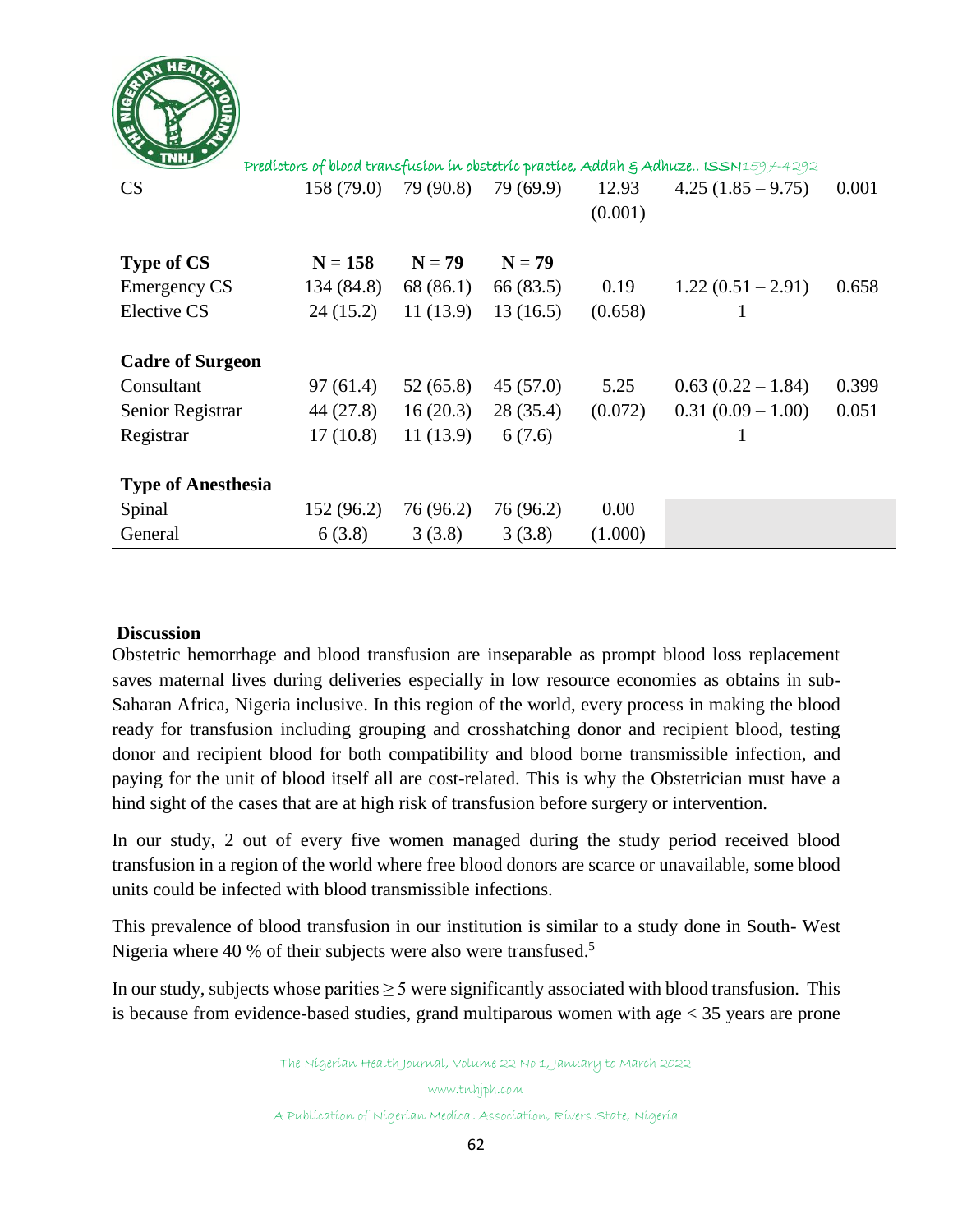

to postpartum hemorrhage due to uterine atony consequent upon changes in the uterine anatomy that are responsible for achieving hemostasis with subsequent births.<sup>6,7</sup>

By definition and from evidence based medicine, intrapartum blood loss during Caesarean of 1,000ml or more are termed obstetric hemorrhage as against 500ml for vaginal delivery. In our study, Caesarean section was statistically significantly associated with blood loss and transfusion in the Chi square and bivariate logistic regression done in the study. Our caesarean section rate of 79 % is much at variance with national prevalence of 3%.and in another study done in Nigeria that reported a Caesarean prevalence of  $2.1\%$   $.^{8,9}$  This high caesarean section rate may have been so high more so as our center is a referral center, secondly 84.8% of the were Caesarean sections were Obstetric emergencies who may have labor somewhere in settings lower than our institution and exhausted and the only way to save such a dire medical emergency is by Caesarean section. Thirdly, the maternal mortality ratio in Nigeria currently stands at 814 per 100,000 live births. Our MMR are some of the highest in the world. Based on this, our dictum at the Niger Delta University Teaching Hospital, Okolobiri is that any woman that walks into the Institution and in such emergencies with a live baby must be salvaged by an urgent delivery either by emergency Caesarean section or other means expedient to save mother and baby's lives.

The unbooked patient is renowned for poor health seeking behavior, plagued by poor fetal and maternal outcomes.10, 11. In this study, unbooked patients constituted 39% of the subjects and they were significantly associated to with blood transfusion the  $X^2$  test and bivariate logistic regression.

The experience of the doctor whether a junior or senior Resident or a consultant that perform the operation, this variable was not significantly associated with blood transfusion. This finding was also similar to a study done at the same center in 2017 by the author.<sup>12</sup> "This results are so because before any resident is allowed to operate on a patient he must have satisfied the guidelines of the West African college of surgeons, the training body for Surgeons in the West African region and the supervising consultant must also be satisfied with the proficiency of such a resident before he or she is allowed to operate on patients.

In this study, women who had induction of labor as against spontaneous labor were significantly associated with blood transfusion because they are more prone to Post-Partum Hemorrhage. These results are similar to a study done on parturient in French Maternity units. <sup>13</sup> This is because prolong use of oxytocin to stimulate uterine contractions during induction of labor causes relaxation of the uterine muscles that are responsible for achieving hemostasis after birth leading to uterine atony and postpartum hemorrhage.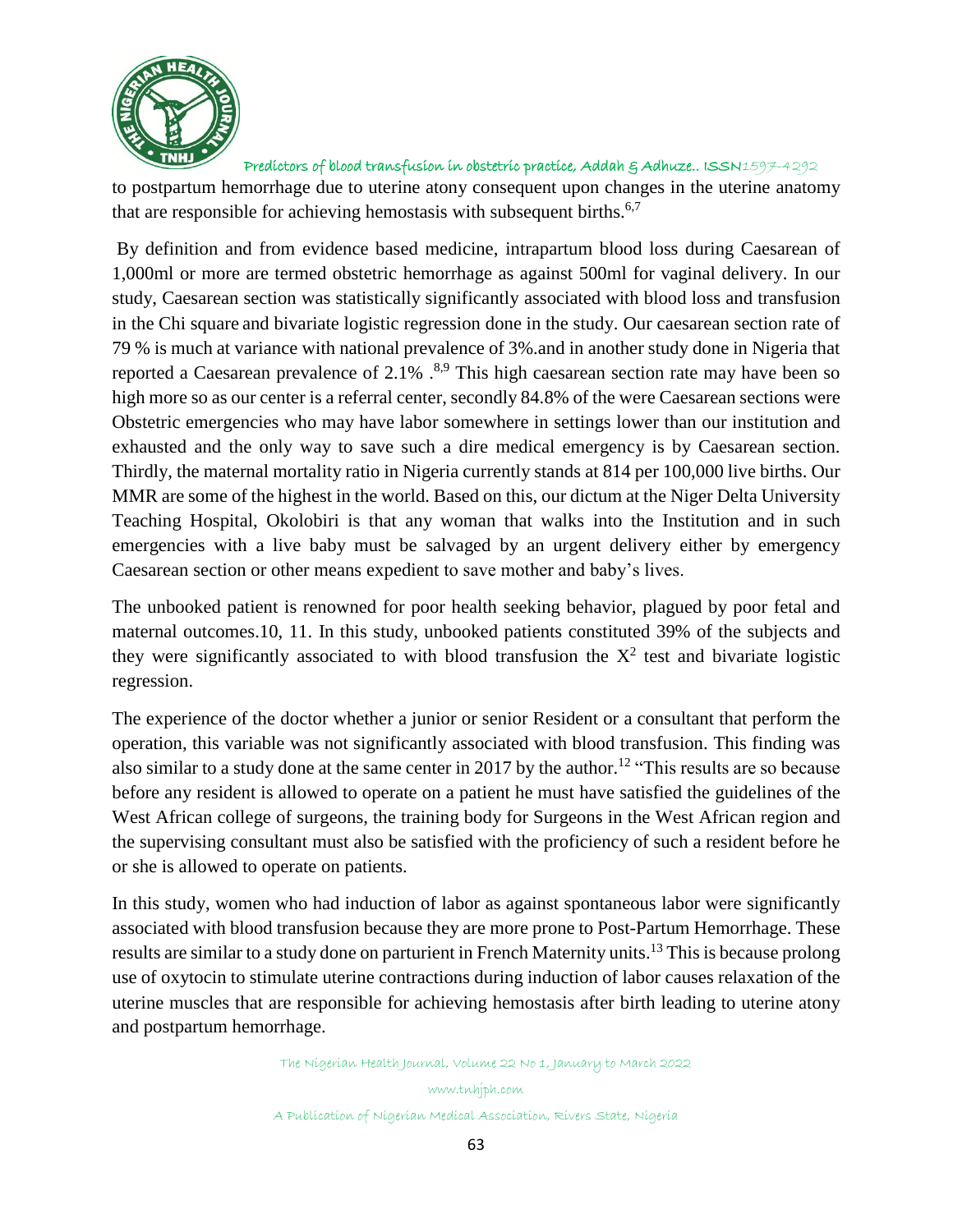

In this study also, the type of an aesthesia the subject received was not significantly associated with blood transfusion. This was similar to a study done in South Korea where there was no association between blood loss and type of anesthesia administered to the subject during surgery.<sup>14</sup>

#### **Conclusion**

This study backed by evidence- based medicine was able to statistically isolate some predictors of obstetric hemorrhage, a forerunner of maternal mortality and morbidity in sub-Saharan Africa and consequently blood transfusion. This study, therefore will guide Obstetricians when to group and - cross-match blood pre-surgery peradventure the need arises for blood replacement.

### **References**

- 1. World Health Organization Home/Newsroom/Factsheet/Detail/Maternal mortality. Available@ https://www.who.int...>detail Date Accessed: 20/1/2022.
- 2. Sotunsa JO, Adeniyi AA, Emaralu, JO. Fawole B, Adegbola AO, Aimakhu CO, Adeyemi AS et al. Maternal near-miss and death of young among women with postpartum haemorrhage: a secondary analysis of the Nigerian Near-miss and maternal death survey. BJOG 2019; 126 (S3): 19-25. Available at: [https://pubmed.ncbi.nlm.nih.gov>](https://pubmed.ncbi.nlm.nih.gov/) Date accessed: 15-2-2022.
- 3. Musarande AR. Nyakura M, Machekano R, Patinson R, Munjaja SP.Causes of maternal mortality in sub-Saharan Africa: A systematic review of studies published from 2015-2020. J Glob Health. 2029, OCT: 11: 04048doi; 10.7189/jogh.11.040448.PMID;34737857; PMICD: PMC8642378, Date accessed: 15-2-2022. Available @ [https://pubmed.ncbi.nlm.nih.gov>](https://pubmed.ncbi.nlm.nih.gov/)
- 4. Mohammed AD, Ntambwe P. Crawford AM. Barriers to effective transfusion practices in limited Resource settings: from infrastructure to cultural beliefs. World J of Surg. 2020; 44(7): 2094-2099. Doi; 10.1007/s00268-020-05461-x PMCID; PMC32157404; PMCID: PMC266790. PMID:32157404 Available @: [https://pubmed.ncbi.nlm.nih.gov>](https://pubmed.ncbi.nlm.nih.gov/) Date accessed 15-02-2022.
- 5. Akinlusi, FM., Rabiu. K, K.A, Durojaiye, I.A et al. Caesarean delivery-related blood transfusion: correlates in a tertiary hospital in South-West Nigeria. BMC Pregnancy Childbirth 2008; 18: 24.

The Nigerian Health Journal, Volume 22 No 1, January to March 2022 www.tnhjph.com